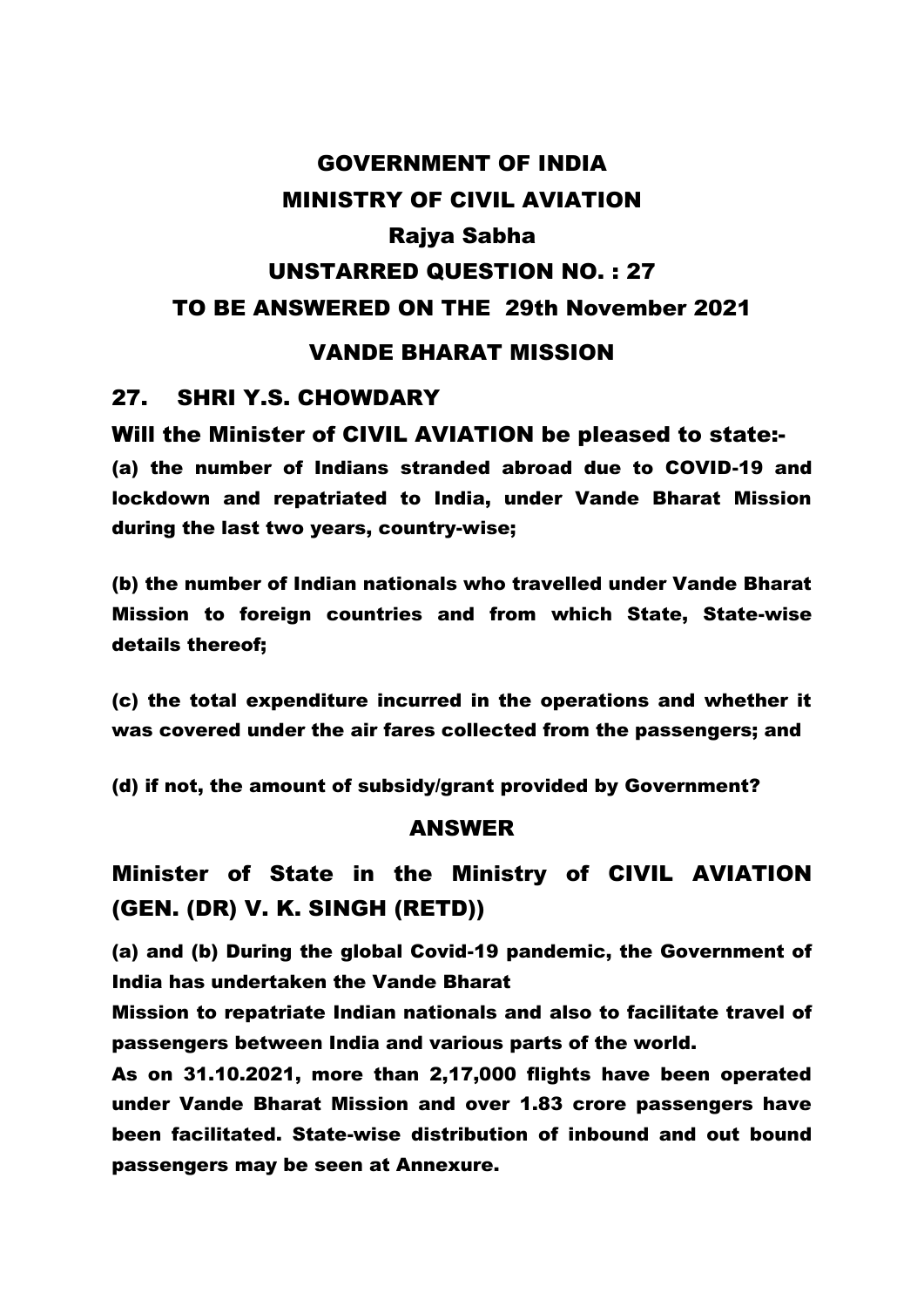(c) and (d) The operations under Vande Bharat Mission were commercial operations by the airlines and air fares were paid by passengers.The Ministry of Civil Aviation has not provided any subsidy/grant for the Vande Bharat Mission.

\*\*\*\*\*\*